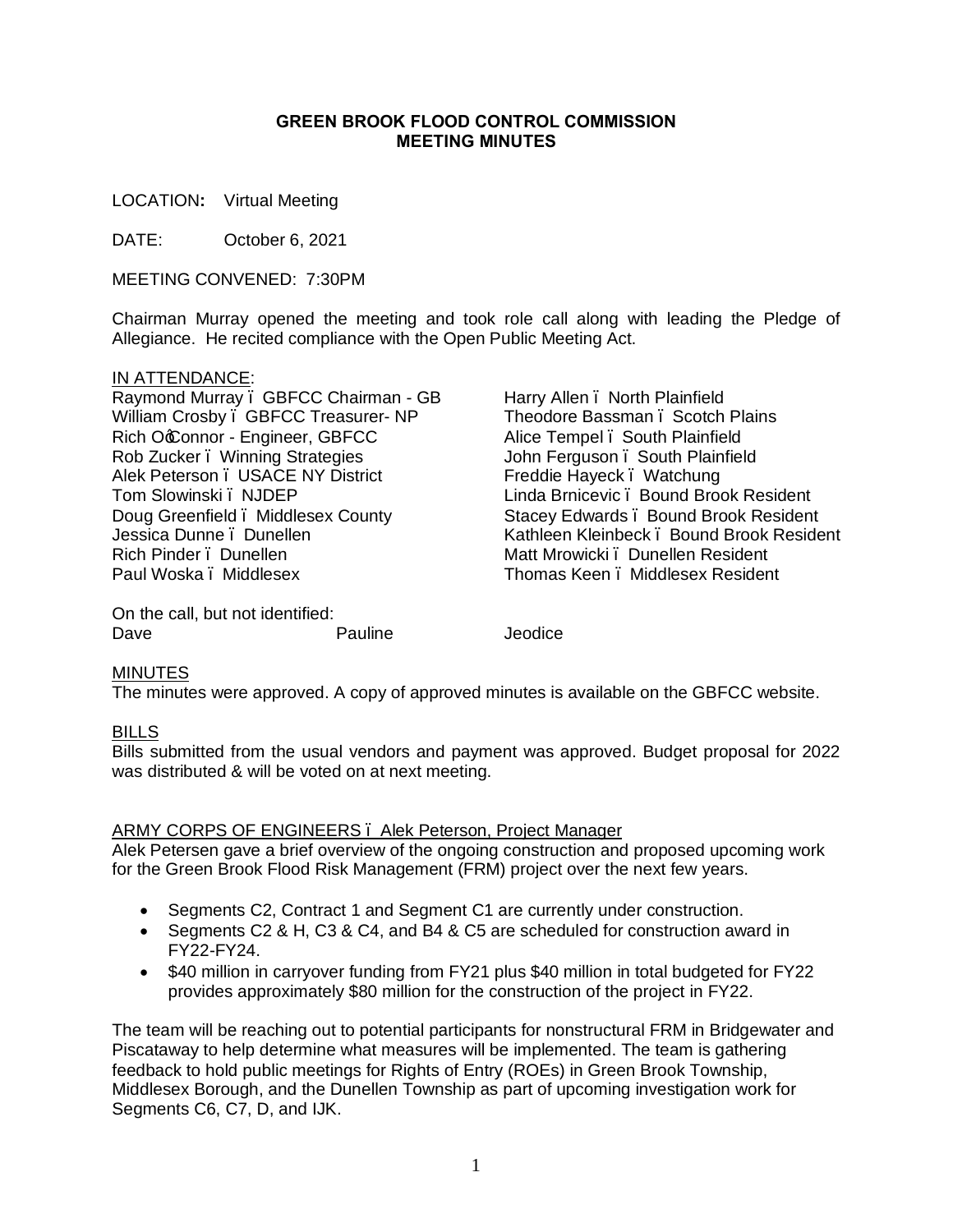The District submitted a Validation Report concluding that construction should continue in the Lower Basin and Stony Brook and a GRR initiated to examine flood risk management alternatives in the Upper Basin. Some funding is on hand for this effort and more may be available this FY22. The District is waiting for HQUSACE concurrence to begin GRR study.

Mr. Petersen related that Hurricane Ida caused significant damage in various areas of the Green Brook Basin. New York District Commander Colonel Matthew Luzzatto and North Atlantic Division Commander General Thomas Tickner toured the damage areas in Bound Brook Borough and Middlesex.

Bound Brook Borough experienced significant flooding due to a disabled train in the RR closure gate and sewage backup. The completed Segment URT system in Bound Brook prevented severe flooding and damages within the Borough.

Middlesex Borough had hundreds of homes with significant flooding. Construction of the flood risk management Segments CHBD in Middlesex is ongoing.

Mr. Petersen related that the Corps would appreciate floodmarks or other data from the storm be provided.

## QUESTIONS for ARMY CORPS of ENGINEERS

*Ms. Jessica Dunne*: Some properties in Dunellen were damaged and condemned during Hurricane Ida. Ign wondering if there is any way to get into Dunellen sooner to start making assessments and having discussions as those people decide whether they are going to rebuild or sell their properties. If the Commission is going to ask some of those properties for real estate acquisition, it seems like there may be an opportunity to do that sooner rather than later.

*Mr. Peterson*: Right now, we are looking to determine which properties we need rights of entry for within Dunellen and Green Brook Township, within Segments I, J, K to do HDRW, geotechnical borings, utility surveys, environmental delineations in preparations for design. At this time, we are not typically at a point where we would begin real estate acquisition with I, J, K. Once we award a design contract, following the initial investigations, we typically begin to acquire real estate when we are at 65% level of plans and specs. That is when the design is firm enough to know the required real estate, easements, and acquisition we need. I have spoken about this with Ray separately. We have an internal meeting tomorrow and I will raise the issue to the team and see if there are any acquisitions we can do preliminarily. I cand promise anything, but I do know with Ida and all the devastation and damages their maybe people willing to sell now.

*Ms. Dunne*: If you or Ray could reach back out to me after the meeting to follow up, that would be great. Thank you.

Mr. Slowinski: How many residences in Dunellen were condemned? Or were they substantially damaged?

*Ms. Dunne:* One of the residents is on the call here. There was a total of 8 condemned properties right up by the Green Brook on Washington Ave and some along  $4<sup>th</sup>$  Street. They are in various states of disrepair. I have spoken to at least two residents that are in the position of deciding whether to rebuild or sell. I dong know if any of them would ultimately be in that acquisition stage. One of them is right next to the current pumping station right next to the Brook. I dong want to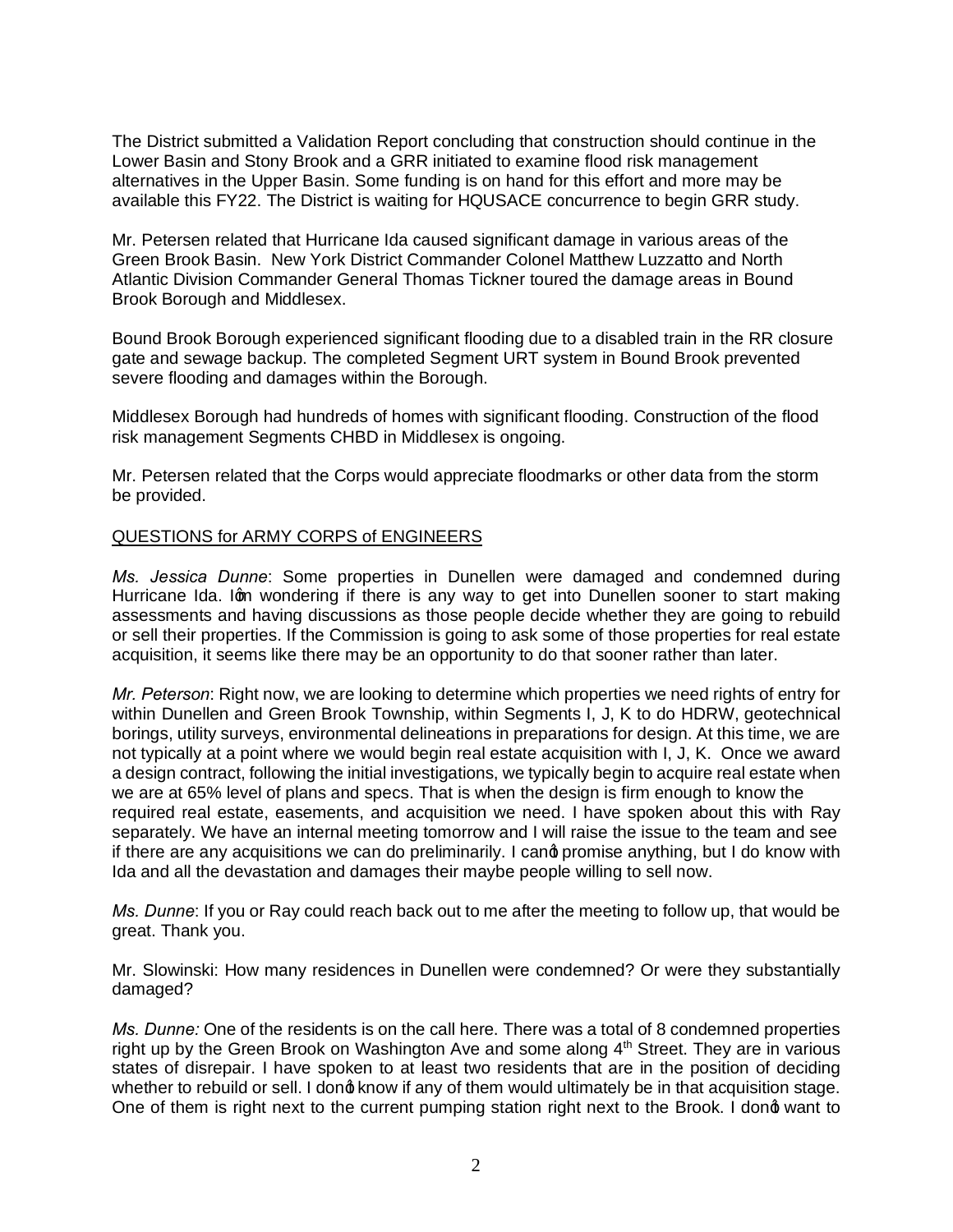make the determination on whether or not they would be up for acquisition but all 8 are in that general area on Washington Ave by the Green Brook, whether directly on Washington or one of the immediate side streets that back up the Brook.

*Mr. Murray*: I did make that request of him by email last week for him to take a look and see if there are any known properties that were identified as buyouts in the initial plan. The copy of the 1986 plan that I have, does not show any in the area that are known to be buy-outs. The stream does move over time. If there are any based on that 65% design would there be any that are close enough and maybe need the property. Would be nice to take a sooner rather than later approach to looking at those things. Just to see if there are people that are kind of caught in a quandary do I rebuild, or do I just leave it as is and try to get out of this situation? They did promise to take a look to see what they could do to figure any of that out. My first look at the maps from 1986, don't indicate anything in that area that would qualify. There's a couple that are marked as flood proofs on the original. On the full-size pictures that are about the size of my conference room table, I took a look at that and there were very few that were marked in yellow, to indicate that they were either going to be flood-proofed individually or possible buy-out. The Corps did say that they would discuss it in their internal meeting tomorrow and see if they can get any kind of an answer back on for any of those property owners.

*Ms. Dunne:* I appreciate it. And then an estimate for the 65% in terms of a general timeframe? If we are we looking at it for FY25, is that a year from now, two years from now?

*Mr. Peterson*: It's probably going to be a couple years out before we would have 65% design. The first thing we must do is get ROEs from homeowners in the area so we could figure out what's there and that gives the designer some background information to begin designing. Then we look to award a design contract. Design typically takes up to a couple of years. We're probably looking at a couple of years, maybe FY24 before we would have 65% design. But I will raise that at the internal meeting tomorrow and see if there's anything we can do.

I have a question for you. Does anybody in Dunellen or Greenbrook, have had any flood marks from Ida? As part of our analysis and moving into design, they're trying to calibrate the level of the storm and what was affected, and it would help could help the design.

*Ms. Dunne:* Specifically, up in that area, or anywhere in Dunellen?

*Mr. Peterson:* Anywhere in Dunellen.

*Ms. Dunne:* I can ask. I am not up in the I, J, K region. I'm closer to the Bonygutt Brook. There was a line on our garage door, but I don't know if over the past month it's may have worn away. Matt, I don't want to put you on the spot, but is there anything up by you? Otherwise, we can get back to you.

*Mr. Matt Mrowick, Dunellen Resident:* Yes, we have watermarks on our house. It's over the foundation, not quite to the first floor. I could provide a photo if that will help. I would guess three or four feet, something like that. We absolutely have several watermarks, but that the high one is pretty clear. I could send Jessica a photo.

*Mr. Tom Slowinski*: What's your address?

*Mr. Mrowicki:* 816 North Washington Ave.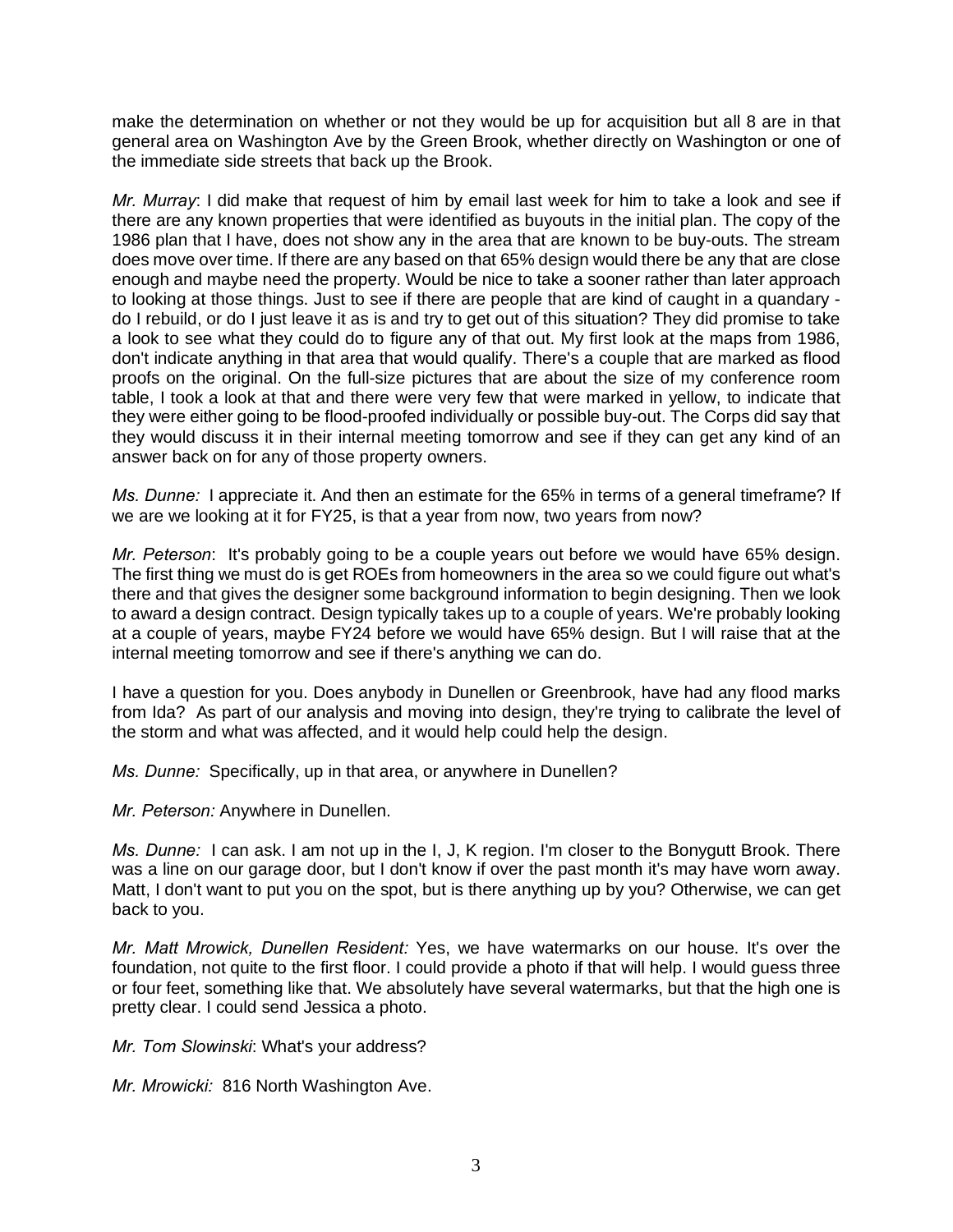*Mr. Slowinski: Id try to get a visit out to you in the next week.* 

*Mr. Mrowicki:* Absolutely – you are more than welcome.

*Mr. Murray*: As I mentioned, Alec, I think we have a very clear mark here at the Greenbrook Municipal building. About 58 ½ inches above the rear stairwell entrance.

*Mr. Peterson*: Anything I get will be passed on to our civil resources branch. That's the group within engineering that does the hydrology and hydraulic modeling for the project.

*Ms. Dunne*: I'll reach out to our Borough Administrator and see if they have anything more broadly. Then I'll try to see you what we can get from the residents themselves or have some coordinated effort from the Borough.

*Mr. Harry Allen*: Are you interested in the same thing in North Plainfield? Or did you get it already?

*Mr. Slowinski*: We have some records. We have some pictures, and high-water marks but it's good to get them everywhere. Because it establishes points for when the Corps does their modeling. That hydraulic modeling gets tricky. Anytime you can add more data, the better.

*Mr. Allen*: I have the FEMA flood maps and I was comparing some of the town to the FEMA flood maps. It's pretty close to the 1973 Flood for North Plainfield.

*Mr. Slowinski*: Probably follow the 500-year line.

*Mr. Allen*: I know there's a spot on Greenbrook Road where the flood line is right at the curb and now it went into the buildings, so it's different. It was pretty strong coming through.

*Mr. Murray*: Also noted in North Plainfield, it was strong enough to actually move two sections of the barrier on Route 22 and overtopping of the barrier throughout North Plainfield and Greenbrook. Plenty of water rescues from cars from all the way down to the Mountain Avenue overpass in Bound Brook.

Of note for us in Greenbrook, the police building, which at the time was about to be renovated into the police building during Hurricane Floyd, did not take on water during Floyd, but did take on two inches of water in this storm. I would say at that building location about 6 inches higher than it was during Floyd. And pretty comparable to pictures that I saw from 1973 of the buildings on Washington Avenue and Greenbrook almost spot on to elevation.

*Mr. Allen*: I found the same thing on the road near me on Townsend Avenue in North Plainfield. I marked that high watermark before, and it was just about the same place as it was on the flood map. You know how it is in our basin.

*Mr. Murray*: Anybody who has the high watermarks, if they want to email those to me, I'd be happy to come out and take some photos and try to get some points of reference for Alec for this upcoming meeting.

*Mr. Allen*: It wasn't a uniform rain over the entire area so they're actually isolated streams that probably exceeded the values that we had in the past. Overall the whole overall flows close to 1973 I think.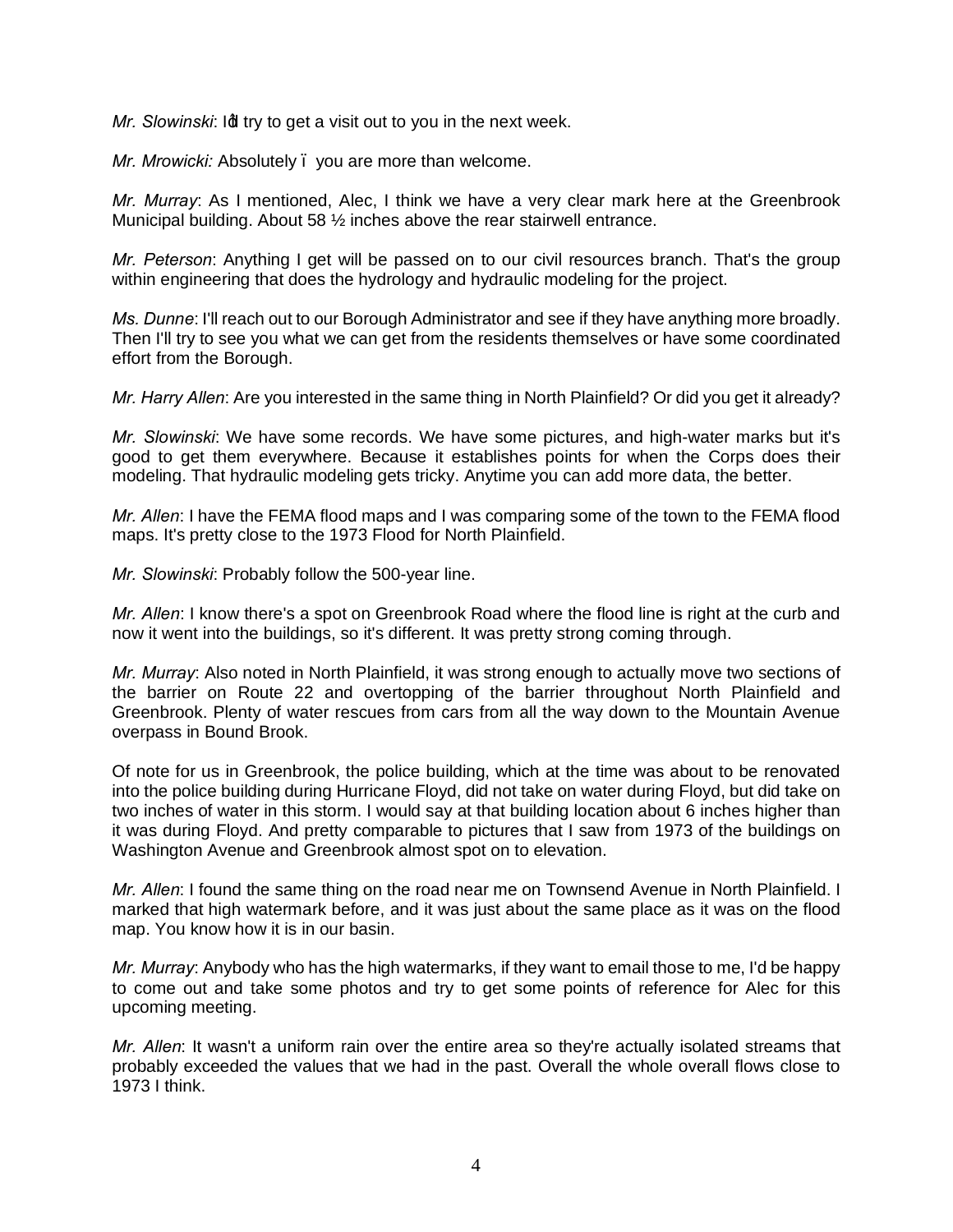*Mr. Ted Bassman:* We can find anything up in the north end of town, but the south end got some damage but that's in a different basin.

*Mr. Murray*: The quick concentration did not help in this storm. Culverts that normally would take the water, did not in this storm. Many are still filled with debris from washing down from the Watchung mountains.

Tom, we're going to switch gears real quick if you have anything to add from NJDEP perspective because we know you have another meeting to go to.

*Mr. Slowinski*: I really don't have a report. I did want to say that this was an epic storm. Depending on where you were, it matched or exceeded Floyd & Irene, so this was a big one. I have been studying it a little bit. I'm not a meteorologist or a hydraulic expert or anything, but I think we're going to have one of these every seven and a half years. We have to prepare for that. Hopefully the job will progress a lot more. We had a few snags here and there, but to get that floodwall levee built it's going to help more people.

I also want to say regarding what I saw on the Middle Brook and on the Stony Brook, that you cannot stop Mother Nature from ripping trees out of the side banks with the velocity of that storm. A lot of times you're going to get clogs at the culverts and the bridges. Route 22 at the Chimney Rock Road there in Bridgewater going into Bound book really took a big hit.

But one of the things that kind of irks me, every town in New Jersey has just been given new floodplain ordinances as directed by the National Flood Insurance Program, NFIP, FEMA, and our office with the state of New Jersey. You're not supposed to pile and store anything in a floodplain. I don't know how many pieces of wood I saw that were cut, ready to be split, that came down the middle Brook, down where the train broke down over a Talmage Avenue.

It is up to each individual town, especially if you are in the community rating system, you need to enforce these rules. You'll get a lower rating and cheaper flood insurance, and youd cause less heartache in the end. Again, you can't stop Mother Nature . She will rip any tree out that She sees fit! But what I saw was something that was stockpiled in the floodplain. And then not only that, but there was also a lot of debris and stockpiled things, it was really outrageous. It is up to the individual towns to enforce their floodplain ordinances. Even if they want to strengthen them. What was sent to them recently was just a standard, and it's pretty strict. The town can actually increase that and make it even tougher. And again, that will reflect on your in your community rating system, and hopefully, less a burden on flood insurance.

# QUESTIONS for NJDEP

*Mr. Bassman*: We sit in two different basins. The Rahway River down in the south, and the Green Brook, up in the north. Now the Rahway River had its project cancelled. And they have recently, a couple of years ago, kind of in the same boat as the Upper Basin is. They've gone on and in the 2020 WRDA (Water Resources Development Act) they put their Project back into play. They have a lot of flooding; this is in Cranford a whole lot. Well, here we look in the newspaper and they are getting all this verbiage from the governor on down about what they're going to do for flooding in there. The Upper Basin doesn't have a piece of paper that says it's dead. We are in this regulatory, bureaucratic Disneyland, where we can't get anything done. We can't try to press to have the GRE pushed all because we never come up with a piece of paper. When is this going to end?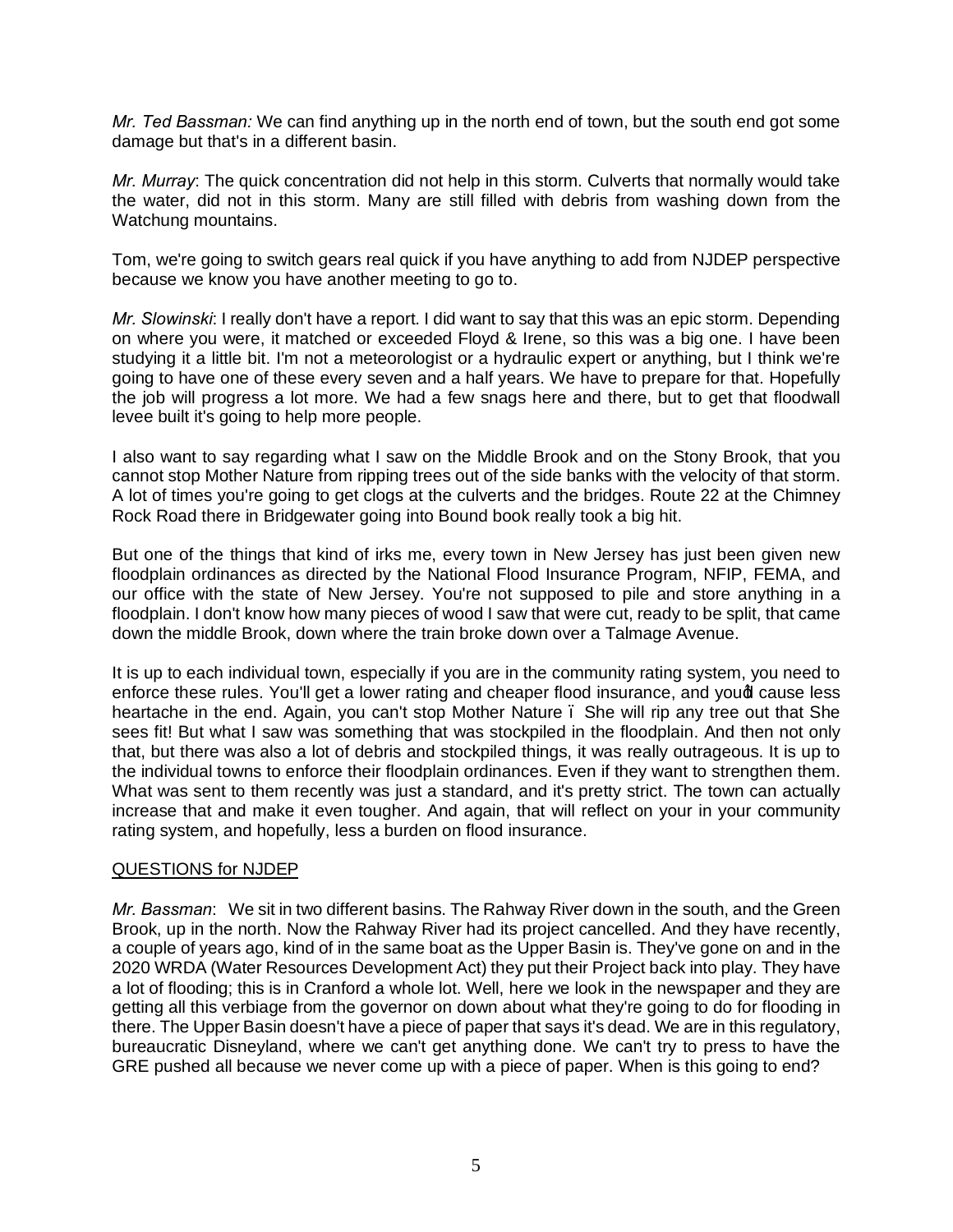*Mr. Murray*: I think Ted, from my perspective, there's a lot of work to be done on the Upper Basin. Not the least of which is because somebody went out of their way to build in the way of the project. The Upper Basin needs to be re-studied. That's what the whole effort to do a new GRR for the Upper Basin is all about.

*Mr. Bassman*: We have a regulatory thing that is preventing a piece of paper from coming out that saying that the old plan up there is dead and that is whate holding it up.

*Mr. Murray*: My understanding of what is actually holding anything up, is the fact that the regulations require a full study to show that it can't be built when they did not do a full study, because it seemed ridiculous to study something that they knew could not be built. They didn't want to waste \$5 million doing a study showing that it couldn't be built and because of that, we don't have a clear direction on getting the GRR approved for the Upper Basin.

*Mr. Bassman:* Exactly. Nothing is going on. Nothing can move forward. And again, it's their own internal policies that are really holding us up here. This flooding, it goes down Park Avenue and proceeds to go down into South Plainfield. We're in the same boat with the Watchung there. Thanks, Watchung, for coming for the first time in months but it's good to have you here.

How do we get off the dime? I mean, let's put it this way. We don't hear anything from our County. Our Municipal Manager happens to be the Chairman of Union County Commissioners. I have the idea of when I have a meeting pretty soon with my mayor, he's going to be getting an earful on this.

*Mr. Murray*: To shed a little light on this certainly would not hurt. In the days after the storm. I got a call from Mayor Mapp of Plainfield and his question to me was % dow did the project work? How did things go in Bound Brook?+ And I said, to be honest with you, if not for the track issue on the on the west end of town and primarily a sewage backing up issue on the east end of town, Bound Brook was in really good shape.

There the been a follow up call about the train issue in Bound Brook with New Jersey Transit. It turns out, that the reason that the project reaches out to New Jersey Transit is to tell them we have to close the gate. The benchmark that they use is when the Raritan will be cresting at such and such elevation, we need to close the gate and Bound Brook. As it came out in that meeting, the train was stuck on the track due to debris from the Middle Brook for about three hours before New Jersey Transit was even notified that the gate was going to have to close. The benchmark was not, when is the Middle Brook going to be overtopping onto the track, but rather, when is the is the Raritan going to be high enough that it's going to back up the Middle Brook, and back into Bound Brook. The train was stuck on the tracks long before there was any consideration to even reach out to New Jersey Transit, which is unfortunate.

My point in that meeting with New Jersey Transit is we've got to come up with a new metric, with a new benchmark, on the Middle Brook so that even if there's no reason to close the gate, New Jersey Transit should be aware that there's debris that is about to get on to the tracks so that they are not in the position where the train gets stuck, and then causes this heartache on the west end Bound Brook. New Jersey Transit said: We were out there, as soon as we could get out there. We did everything we could do to try to get the debris out from under the train. But in order to move that train in any manner, all of the airlines needed to be reconnected. We could just not get enough of the debris out from under the train in time to get all the airlines reconnected so that it could be moved. One of the things that they're investigating is some cameras on the Middle Brook. That would give them a view from the operation center. They would be aware of what's going on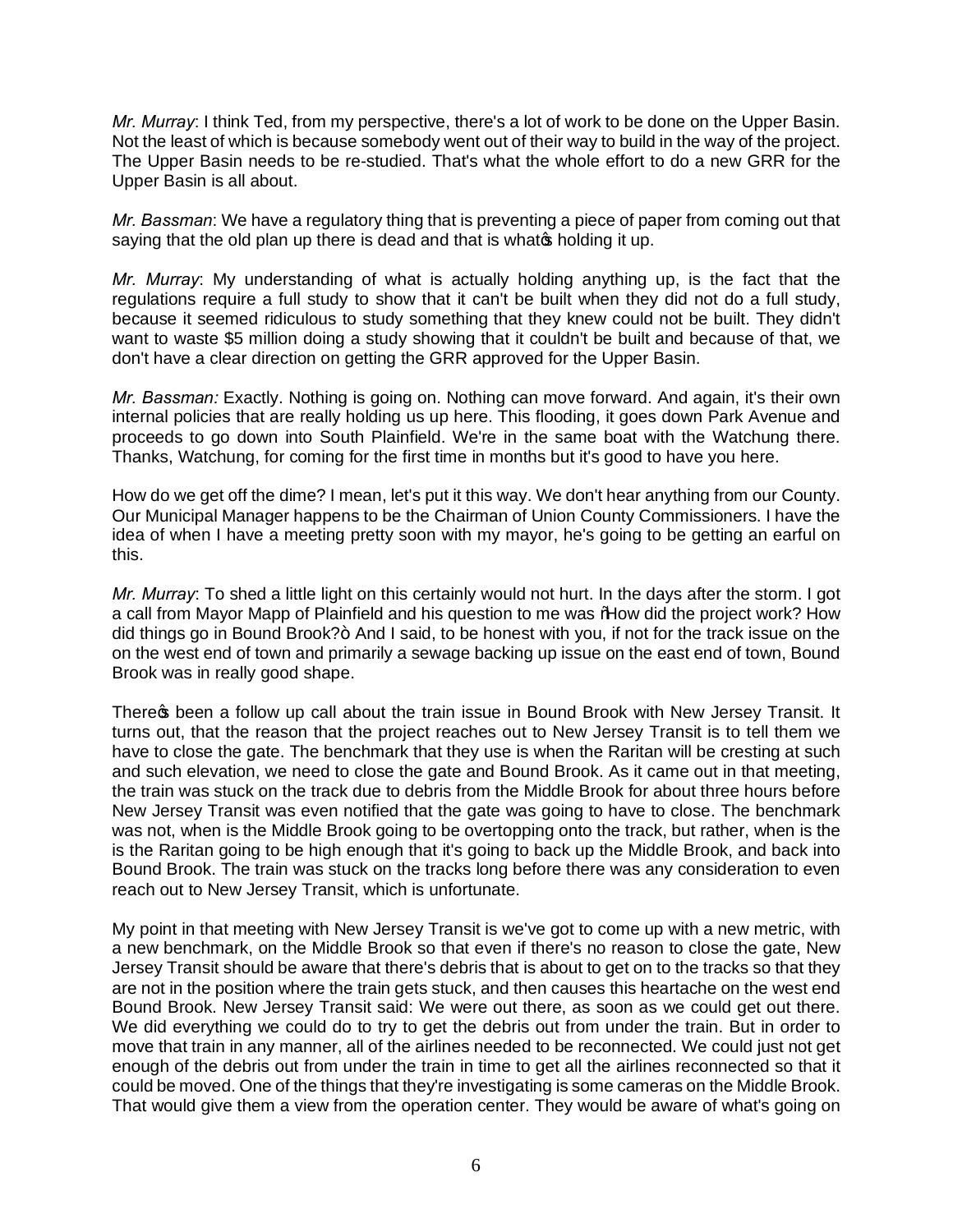long before any need for a call would come through to them. The unfortunate thing on the west end of Bound Brook was that the train was stuck for three hours already before they even got contacted that the gate was going to need to be closed. wasn't about the Raritan river backing up into Bound Brook, but rather debris on the track that made the train disabled.

*Mr. Bassman:* Ray, when we were doing the planning for the construction of that gate, this is going back at least five years, Joe Skupien bought up that normally, the Raritan Valley line closes down way before that gate has to be closed before the flooding further out to the West and it isn't the Middle Brook that closes down that line. So, something here utterly failed.

*Mr. Murray:* It's not so much that something failed, Ted. It's that the Middle Brook crested twice. The Middle Brook crested because of the flash flooding on the Middle Brook, the water coming down the mountain. Then receded, and then came up again, as the Raritan and the tides in the Raritan brought the Raritan River up.

*Mr. Slowinski*: The second peak came up even higher, Ray. The first peak is the Middle Brook on its own then it recedes. Then the Raritan peak is higher than the original peak, and debris was already there. It is unfortunate that if it made it another 150 feet going towards the ballpark in Somerset, or in Bridgewater, it would have made it and they would have been able to close it.

*Mr. Murray:* That was the point of the conversation. Even if it's not going to be to protect Bound Brook, it's going to protect the train, the trains operation, and the people on the train. New Jersey Transit needs a way of being aware that the track is going underwater. That's what their investigation into a camera system for that will be, as well as trying to get an earlier warning to them when the Middle Brook is going to crest and make that track compromised.

*Mr. Bassman*: As I said before, the tracks flood out further to the west before, and the trains can't run before that gate has to be closed. So, you have the question, why is that train trying to get through?

*Mr. Murray*: To be honest with you, Ted, it was the speed at which everything came up and the intensity on the Middle Brook. It was pointed out a little earlier, that the amount of water that came down, in that area completely washed out portions of Route 22. There are sewer lines that were compromised in the area. The two car dealerships are immediately next to the Middle Brook were completely wiped out with water running through the showrooms and hundreds of new cars being underwater.

I understand that the dealerships are doing the best that they can. A picture that came to me from one of the salesman under a tent, I don't know what he was selling, because they certainly didn't have any cars in the lot. The Middle Brook really just came up. We saw the same thing here in Green Brook, I came back into work after the tornado watch ended. Specifically went into the municipal building to get keys so that I could move cars that had already been moved once, to even higher ground. I got out of my car onto wet, but not puddling water. When I got back to my car, 15 to 20 minutes later, the water was about three inches from the top of my tire. In that 15 to-20-minute time frame that water came up about a foot and a half, which is an incredible amount of rise for that area. Saturated ground and how much came off of the mountain and kind of all at once, really made the rivers and every culvert overtopped. Every culvert in Green Brook was overtopped with rock and debris. The stuff was coming off Washington Rock State Park. We took about 40 truckloads of soil and rock out of a culvert on a street on the side of the mountain. On Friday, we visited several swales and detention basins in town with the township engineer. We have weeks and weeks of work to empty these culverts and get the stone and the mud out of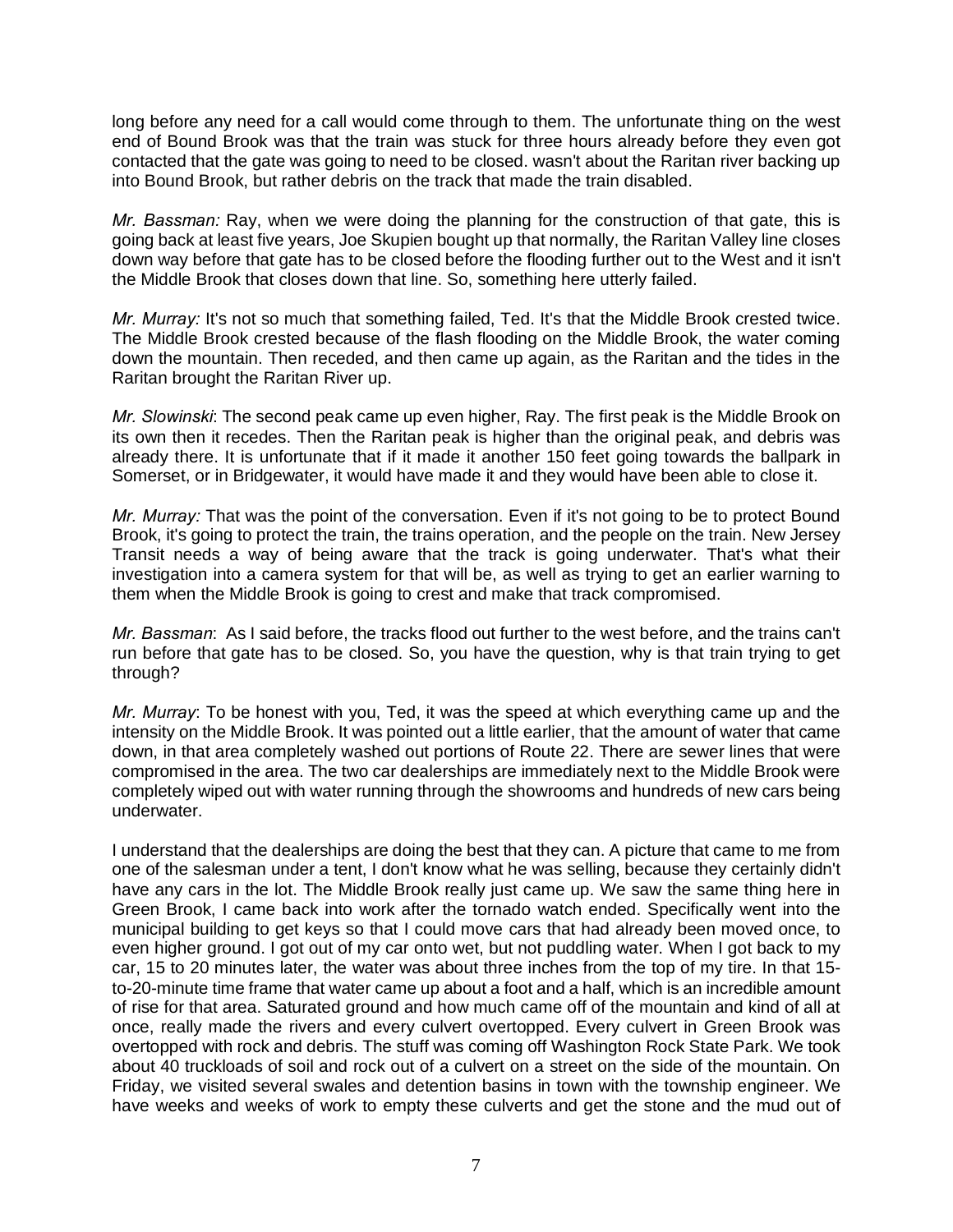them. To the point that we are not even going to do much effort with our own staff. It is going to be all contracted out because our staff is still picking up wet couches from the side of the road. It is just a lot of water coming down the mountain at the same time and that's what really happened in the Middle Brook is that it completely washed all this debris up onto the tracks long before they even needed to close the gates.

As Joe Skupien pointed out in the project meeting, you are thinking six hours ahead or eight hours ahead of where the elevation is going to be when you start making some of these motions, such as putting the stop log structures in place in Bound Brook on the on the other set of tracks. It's a six-hour operation to get the stop logs, get them out on site and get them completely installed. You must be thinking eight hours ahead for each of these activities. The idea that the Middlebrook was going to come up that quickly just was not part of the equation, but it will be going forward.

*Mr. Thomas Keene, Middlesex resident*: My name is Thomas Keene and from Middlesex Borough from Lee Drive. Just looking for a location for the map that the individual from the Army Corps of Engineers was talking about. He's using a total language that we have no reference to about the sections. We are looking at the wall across the street through the woods here. Carbro or the Army Corps of Engineers hasn't been around here for about four months, and our water situation here is worse than ever. What we get now, and the amount of water that's retained here is much worse than ever. Then we are looking at an unfinished wall back here. I would like to look at a map. So when that individual talks about things that are not going to be done, and things that are going to be put off, ween like to know what he's talking about. Is there a website?

*Mr. Murray*: If you go to the Green Brook Flood Control Commission website, there are copies of some of these maps on there. There **s** a copy of the bubble map on there, which shows the various contracts. From the time that it was posted, at least the thought process of when those contracts would be awarded. Some of the timing on those has changed. Most notably, that the portions that are at the top of the map, as you're looking at it in color in a pale yellow - it's known as Segment-D on the Greenbrook side, and Segment-C 6 & 7 on the Middlesex side - those portions of the project will not be built right away. Those portions of the project won't be built right away, because if those portions were built, that would cause flooding further up in Greenbrook, and in Dunellen, and the edge of Plainfield. As they get to Mountain View Park in Middlesex, we're actually going to stop work for a little while, do some work up here in Greenbrook, and Dunellen, and Plainfield and then go back and complete the work behind Middlesex High School and behind Mountain View Park.

Go to the Flood Control Commission's website, there are some maps there that will help with some of this. There's the overall project map which gives the segments by very generic look of the map. It says Segment-C is this whole portion of Middlesex basically from Borough Hall down behind Mountain View Park, but the bubble map gives it greater detail and broken down into smaller sub segments. Both of those maps are up on that on the Commission website.

*Mr. Doug Greenfeld*: I'm just wondering, given all the investment that's occurred thus far, what worked?

*Mr. Murray*: What worked and what didn't work? The only area that has real true complete protection is the Borough of Bound Brook for the project. That, by and large worked, if not for the train being stuck on the west end and having a sewage backup on the east end, the project works. I toured Bound Brook with Mayor Fazen, the Saturday after the storm. We drove to various parts of the Borough and we saw what we needed to see in each of those parts. On the East End in the Billion Park Area there was there was flooding, which was primarily because the pump station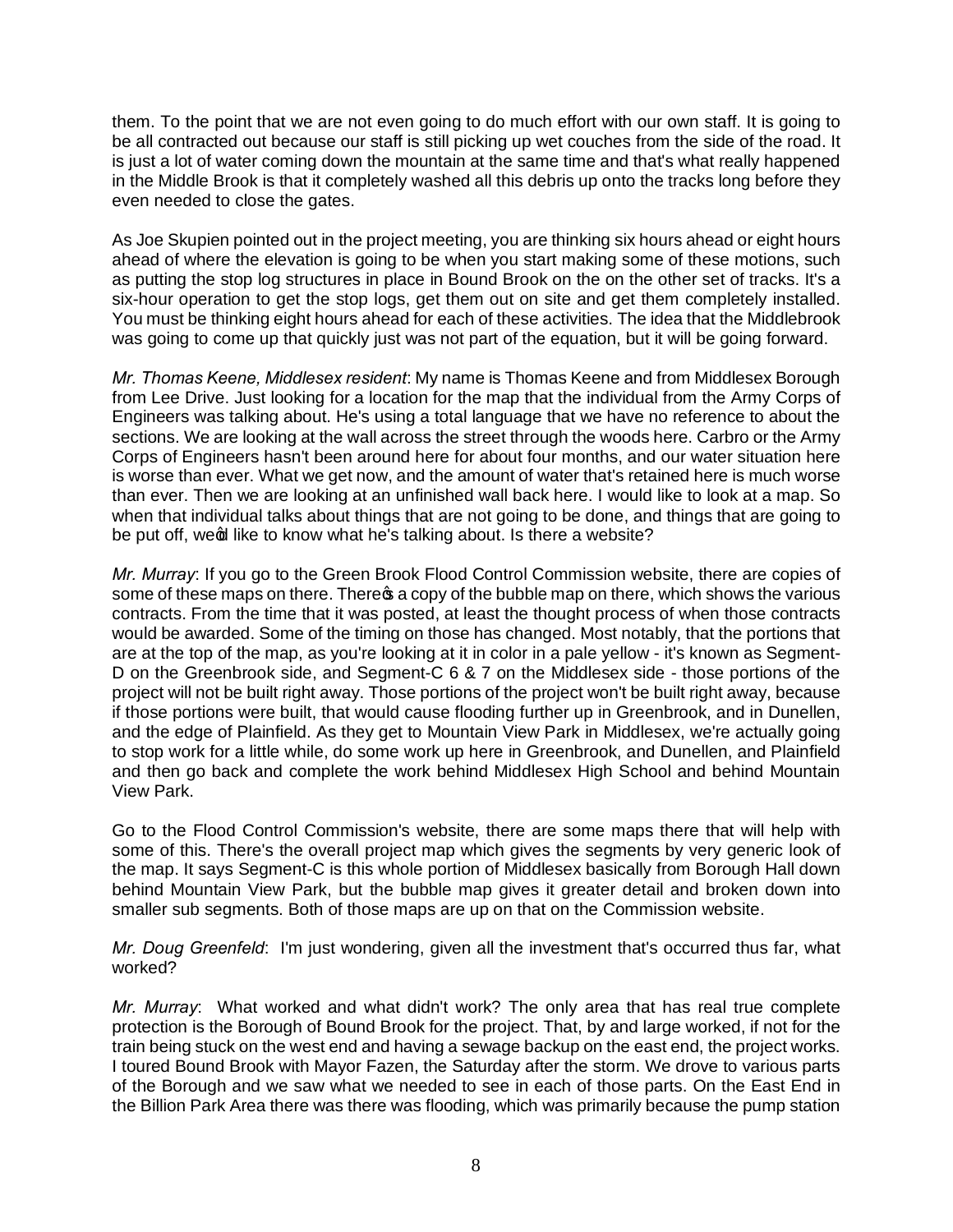on River Road on the Bound Brook, Piscataway Middlesex border was completely overrun by the waters of the Raritan. It could only pump for a certain period and then it was basically just taking on river water. The gravity line from that station continue to operate but the pump line was not running throughout the later portion of the storm. Sewage that was in the system in Bound Brook backed up on the east end of town. On the west end of town there was the issue with the train being stuck exactly where the gate needed to close. They did what they could. They closed the one side of the gate completely. The other side of the gate they closed up against the train and they tried to sandbag as best they could. That was about all they could do, because they could not physically move the train.

By and large, the mayor was very happy with the results. If you have a storm that is exactly the elevation on the Raritan as it was during Floyd, and you've got water that's only curb high on Main Street, that's a win. That's what Mayor Mapp from Plainfield was asking about; how did it do overall. So that's the only portion that has 100% completion and you would expect to work 100%.

In Middlesex Borough, there are smaller homeruns. The areas near segment B-1, B-2, that would be where the Green Brook meets the Bound Brook, I believe their level of protection there, Alec can correct me if I'm wrong, is only about a 40-year storm, pending additional work on the B side of the stream. It certainly helped quite a bit. It's unfortunate for the folks, such as the gentleman, Mr. Keen here from Lee Drive, the project is not complete in that area. You have flood walls, but then you have gaps in the flood wall. You might have further down a section of flood wall, but then there's no closure gate that of yet to be constructed across North Lincoln Ave. So there's portions of the project that are there, but they can't be tied in until other things are accomplished because the water will be basically going in a circle around that segment, or, it's just not complete. You cand complete it because you're going to induce flooding on the other side. Those are the real difficult parts of this as you want to get this all built as quickly as possible. They are working towards it. If you have a property owner, that's just not cooperative, sometimes that will throw the monkey wrench in and can delay a segment for a year or even longer. We saw that on Segment B- 2 where one property owner wanted more money. There were only seven properties that needed real estate on that portion. Because one property owner was holding out for more money that Segment did not get awarded for two fiscal years.

Real Estate division is working through a lot of issues, in and around Lee Drive areas. Some of the commercial properties that back up to where the Bound Brook makes that hard turn there. There's one in particular that they're not making any headway. They're going up the food chain and going to make an effort to condemn the property or condemn the portion of the property they need in US District Court, so that they can move that portion of the project forward and they can build what they need to build there.

The portions that are complete are working great. The portions that are partially complete are working okay. They are working about to the level that you would expect. We saw the same thing before Bound Brook was complete. They didn't have complete protection at the closure gate of all places. During the storm, they were basically pushing dirt up to try to create a berm just to try to lessen the amount of water that was going to get in and a portion of the project that was not yet complete. The project did its job in Bound Brook and the Mayor was very happy with the work that had been done in the Borough. Less than a foot on Main Street versus maybe 15 feet in some areas, was a save for Bound Brook.

*Mr. Peterson:* That is an excellent summary, Ray. I would add that at our last meeting with Mayor Fazen, he mentioned that Main Street in Bound Brook had 14 feet of water on it during Floyd. This time it was barely up to the curb level. We actually toured the project the day after Ida when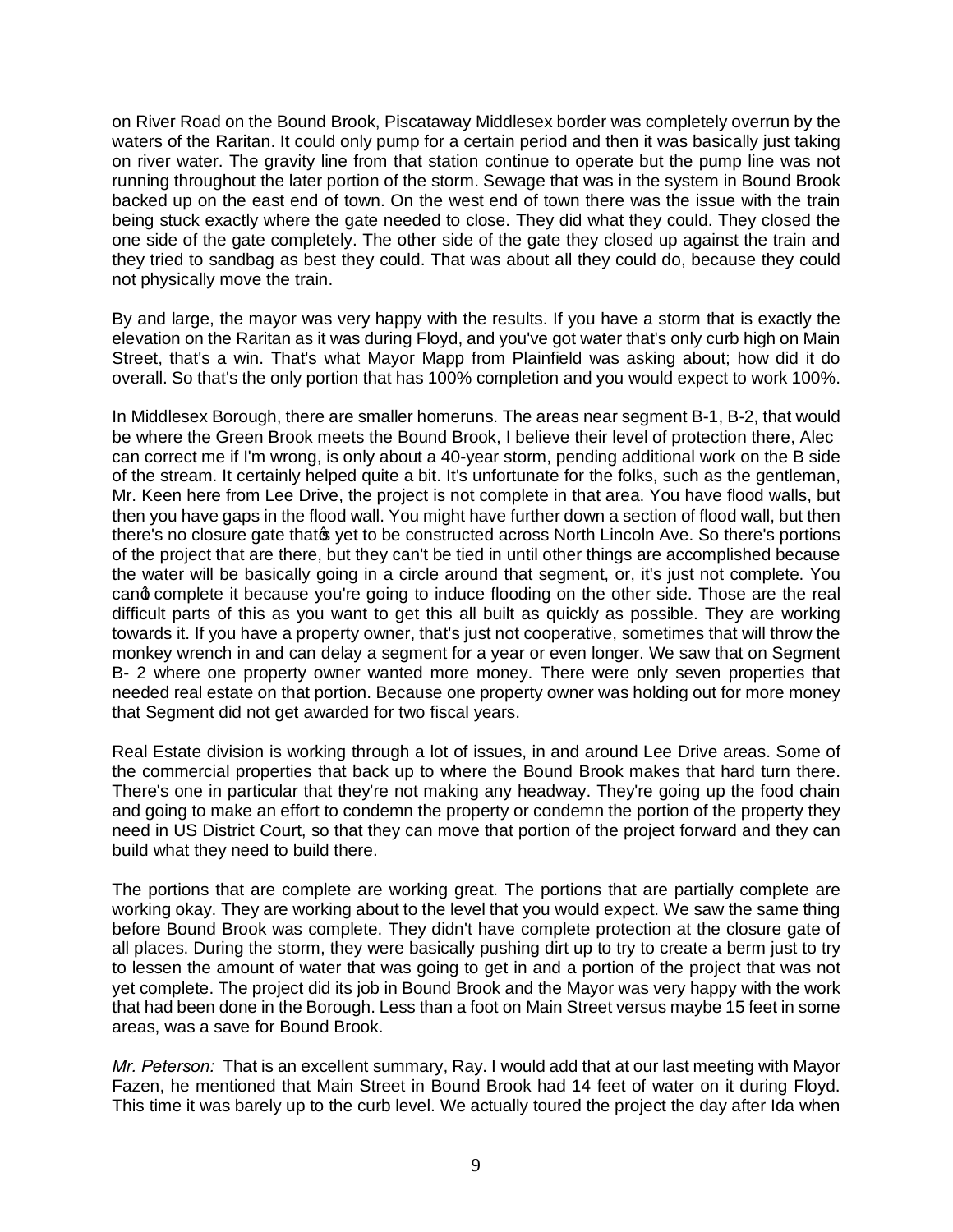the Raritan River was still peaking. We were over in Billion Park by Segment-T and the floodwater on the Ambrose Brook side was basically to the top of the of the Segment-T levee. The same with the flood wall and levee over by the R-2 pump station flood water was basically to the top. In Bound Brook, Ida produced floodwaters with high watermark slightly higher than Floyd. There's a good chance that Bound Brook would have been devastated if Segments U, R, T hadn't been in place.

*Mr. Murray*: Again, in some of the photos that the core is assembled for the project, you can see how dangerously high this water got to the very top of some of the levees. There were some areas in R-2 area where the Raritan meets the levee, where there was actually some slight overtopping of the levee. Nothing that would cause any kind of real damage. It good to see that the project worked the way that it did.

We can always put another foot on it. Congress will only pay for so much. We had the question come years ago, then Assemblyperson Stender said,  $%$ why don't we build to a 500-year standard+ Because the levees would have to be just that much higher, it would cost a lot more money, there would be more real estate that would be required to make the either the levee wider or the flood wall higher. We are only congressionally authorized to that 150-year level. It would be nice to be able to build something that would be 100% resilient all the time. Just getting that 150-year level with a storm like this, really did the job for the most part. We will keep working to move this thing along as quickly as we can.

*Ms. Kathleen Klienbeck, Bound Brook resident*: I live on the west end of Bound Brook. I work in North Plainfield. I wanted to say that on this past Monday, we did not have a huge storm but driving on Route 22 was treacherous. It seems that maybe the over development up in the mountains and a lack of drainage, but I think something urgently needs to be done with Route 22.

I also wanted to say that at 8:00 pm the night of hurricane Ida the water was pouring through my basement. I live three houses in from T St and right above West High St. The levee protected the street from flooding, but not my house. I think it is from the clay soil. The water pouring into my basement from 5 or 6 locations. There were holes in the basement. It sounded like a river. The stench was river water. So, I understand the train was the cause. I am trying to figure this out. It seems to me that it was river water, not rainwater, coming in my basement. Are there more buy outs happening? Even though my house is not considered in a flood zone, I just got an estimate for over \$10,000 to put in a whole new drainage system. It is just not feasible. Iom wondering what is possible for homeowners that have this problem ongoing, even though technically it is not a flood zone.

*Mr. Murray:* First and foremost, the ground saturation definitely had a big effect on this storm. Henri was just a week before, making for a very wet ground and affected how much the ground could take in. As we mentioned before, the amount of water coming off the mountain is a big factor. Realize that most of the drainage on Route 22 is built to a 25-year flood standard. Not designed for people to navigate in storms like this. The drainage is for a much lower volume storm. That creates a difficulty. Then to what end if you do one area and unless that is draining to a river, you would have to keep going down Route 22 further and further and becomes an incredibly expensive endeavor to get Route 22 to be passable in a heavy storm. That has a lot to do with the drainage issues on Route 22. And again, with the storm & saturation, and the fact that the DOT isng even done with all the repairs that are needed on Route 22 corridor. There are still piles of stone that were pushed out of roadway that are obscuring drains. There  $\infty$  a lot more work for DOT to do to get Route 22 back in shape. I drove through North Plainfield and there was a pile of stone that looks like one good storm will put it right back on route 22. They got the stone into the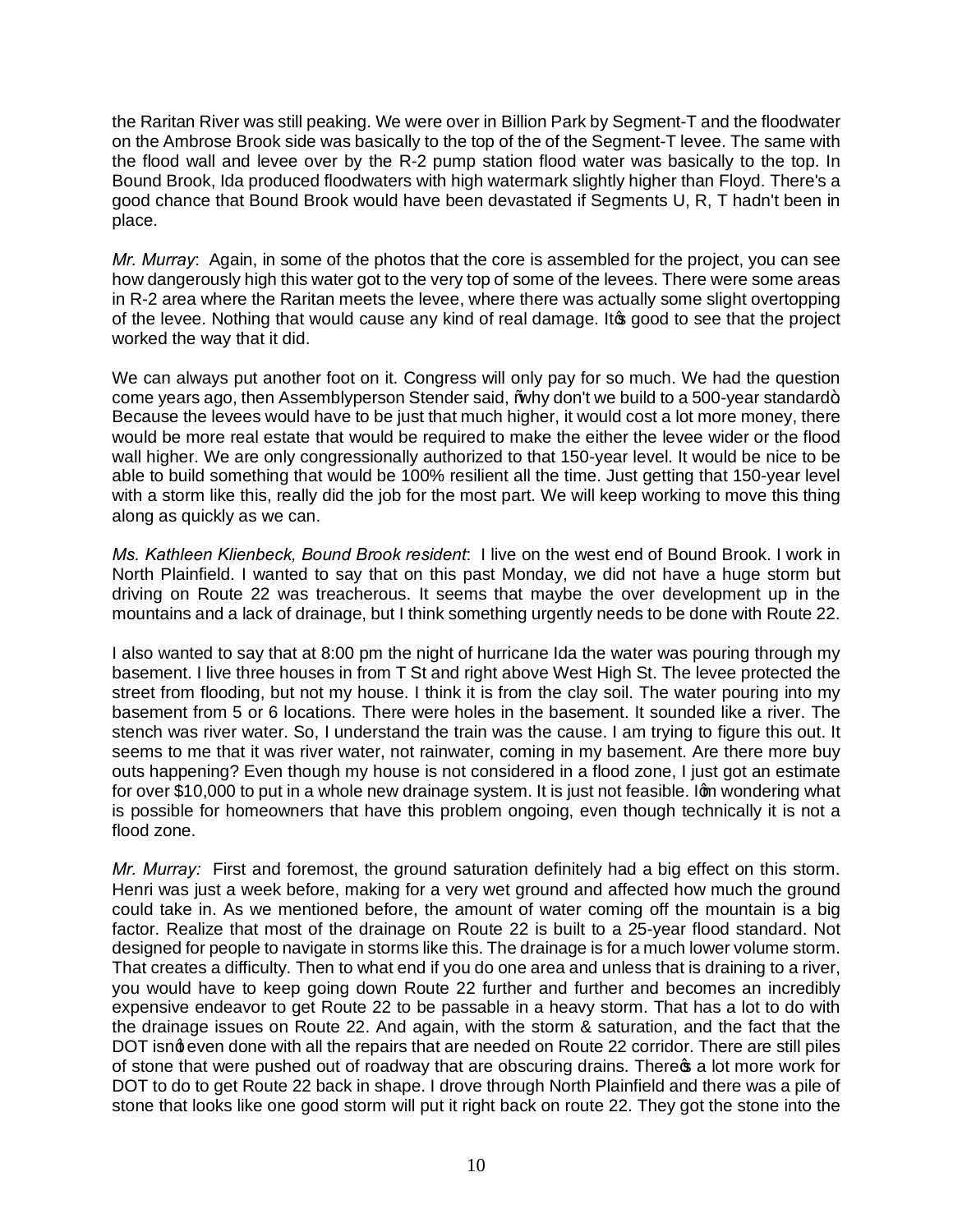pile off 22 and then had to more on to the next emergent area. There **a** a lot that DOT has to do to get that roadway back to draining better.

*Ms. Klienbeck:* I appreciate that but is there a way to get the Governor to declare a State of Emergency much earlier? This past Monday it was treacherous getting home. It was shocking to me that the flash flooding has started in spots & it was dangerous. That why I am wondering? Why is it like this? If it was only built to the 25-year flood standard, that doesnot work anymore with the change in weather that we are getting more. Maybe the road needs to be closed during those times? I am afraid there will be a lot of accidents. I just dond see how it is safe.

*Mr. Murray*: I would agree. There has been some criticism about when the State of Emergency started. Not that I am here to disavow or anything of that nature, but the day before the storm in our Emergency Management meetings here in Green Brook, we were being told we would have a storm with 4 to 5 inches of rain. The morning of the storm it was up to 6-inch storm, which we knew would be significant. What we actually got was somewhere between 8 to 9 inches of rain. The storm came up and was a lot stronger than was anticipated going into it. I also think that Weather fatigue+has a lot to do with it. Every time you turn on the news and hear it is going to be the storm of the century, you tend to think ‰ have heard this before+ and think it isnot going to be anything. I think a lot of people disregard the forecast because they have heard it all before. That is a real problem. I saw in Green Brook where folks were being told to evacuate and they didng want to go, and three hours later there were firemen in a boat trying to get them out. It as a combination of things. It the saturation. It is the fact that the storm was worse than we thought. It certainly didng help that we were under tornado watch for a portion of time. I couldng get back to the office to do what I needed to do because I was told under no circumstance are to hit the road before 8:15 when the tornado watch ends. I was rolling my eyes at the thought and then while I was watching Wheel of Fortune, they break in to say there is a tornado watch over Green Brook! I was like well alright I guess its time to go down to my basement. It did not help the situation. Many people were on way home from work and became disabled cars on the roadway. Then others tried to go around the disabled cars, and they became disable. A much bigger mess because too many people were out on the road. If people had heard it was going to be a blizzard, they might have been likely to listen, as opposed to hearing we are going to get a lot of rain from this tropical storm. People disregarded some of the forecasts and it was a factor.

There have been FEMA representatives around the area. Green Brook Township was visited by FEMA representatives yesterday & today. They went to every area that we highlighted on our map as river flood areas. They took a list from us of any of the non-traditional areas where flooding occurred. It could be flooding coming off the mountain, or my sump pump went out and I lost my finished basement. Any properties that we knew about, we gave FEMA that list. They were not actively engaging people because of COVID, but they were going around and leaving flyers. If someone engaged with them, they would carry on that conversation about what they can do. There is a FEMA center at firehouse 3 in Manville. Not only FEMA, but also representatives from the Small business Administration there. Several resources there. Sometimes is worth reaching out a second time just to be sure in case you dong qualify on the first go round. What FEMA told us was some folks applied for aid and the initial result they got was they did not qualify for a grant. But on the second go round, you may get referred to the SBA which has low-cost loans available for people, not only businesses, but that are also suffering from storm damage. It a good resource. You might have to pay it back, but it is certainly better than not having the ability to do that. FEMA has an online way to apply: www.disasterassistance.gov or call 800-621-6623. It ts not perfect, but it is something.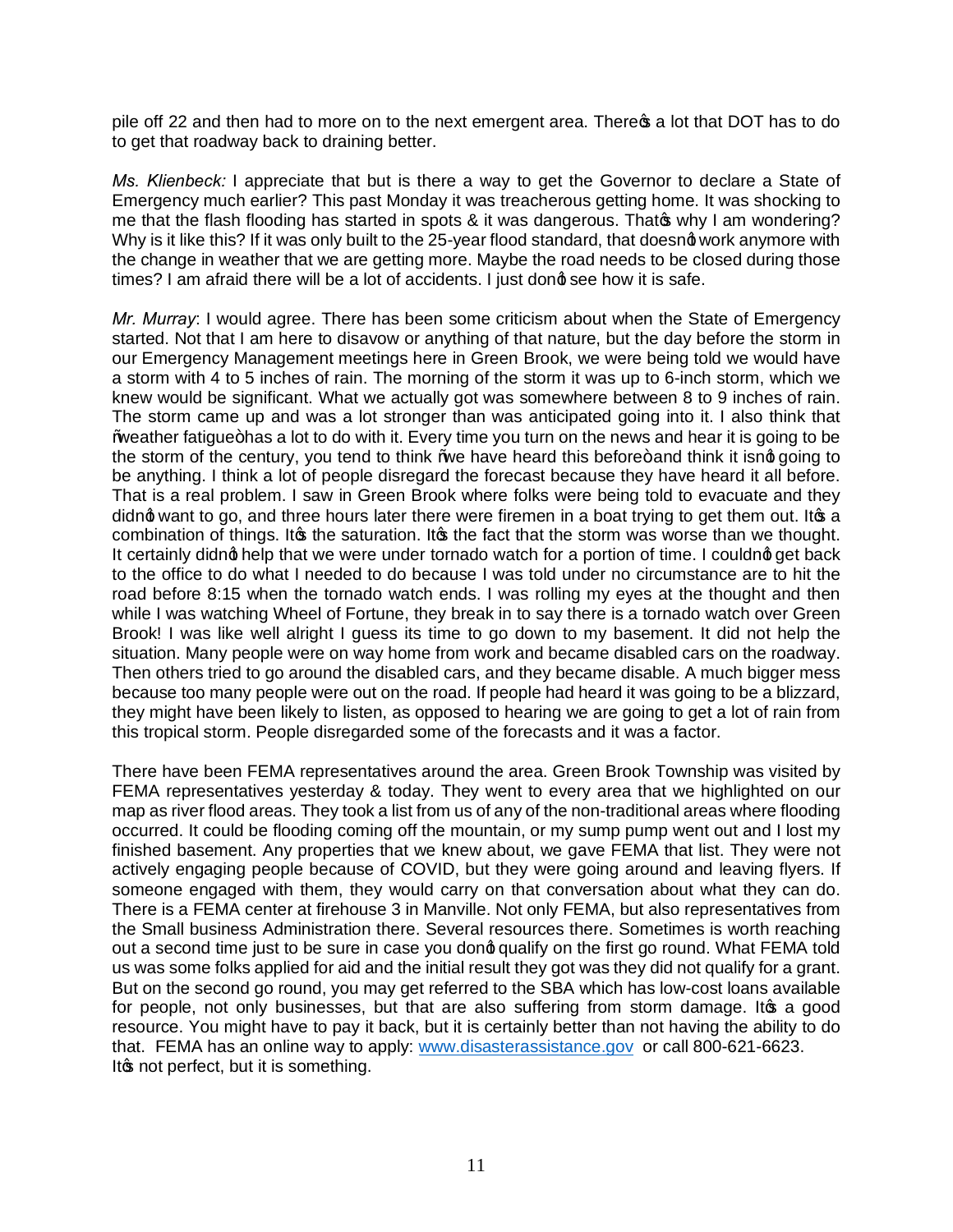Jessica, perhaps you & I can talk offline about this. The State has a Blue Acres program that will buy out properties substantially compromised because of this damage. Tom will back me on this. If there is a 50% loss, it might qualify for a buy-out through the Blue Acres program. I will try to get whatever information I can on that program & get it over to you. That might be a resource for the Washington Ave & Mountainview Terrace folks. If the house has taken that much of a hit, they may be able to apply through the program. Ign sure there is a long line of people that are trying to go that route right now. It is another opportunity to try to better their situation.

*Ms. Linda Brnicevic, Bound Brook Resident:* The County needed to contact NJ Transit, is that the process? Can you go through that one more time? I understand your suggested remediation is to add camera because they didng see the disabled train or that water was as high as it was.

*Mr. Murray*: The problem in this storm is that the Middle Brook rose very quickly and got debris onto the railroad tracks. The reason that Somerset County is involved in the equation at all is that the County needs to know when they are going to need to close the gate at the rotary, the gate on East St and the other things they need to do. They have benchmarks that are built into their warnings systems. i.e. When X feature gets to this elevation, we are going to do % his, this & this+ The Operations Manual that they have basically tells them when to close the gates across the railroad tracks based on when the water of the Raritan gets to a certain elevation. Once they know there is an anticipation of the water getting that high, they need to warn NJ Transit because cand have them operating a live train when the gates are closed. The problem in this scenario was that it had nothing to do with the Raritan pelevation. The train got stuck because of the water level on the Middle Brook, which was not part of the equation. You could have a scenario where they are never going to need to close the gate across the railroad tracks because the water is not going to get that high, but you could still have debris wash up onto the tracks. That is the problem. There might not be any need to close the gate and you think why would we reach out to NJ Transit? The problem is for their operations, NJ Transit, needs to know for their own operations that there is an opportunity for the tracks to be compromised from debris. That was the point made on the call with NJ Transit, and several others on that call, we need to take a new look at the warning system so it benefits NJ Transit and their riders. 46 people were stuck on the train in this case along with the staff members and they are put in jeopardy. It wasnot part of the warning system, but I feel it needs to be part of the warning system going forward so there is greater awareness. If they do install the cameras, they will have visuals of what is going on near the tracks from their operations center. We talked about the same thing here in Green Brook for our Municipal Complex. Because we could not get here due to the tornado watch, we knew water was rising but we didnot know how much, because of that we couldnot react any quicker than we did. The last thing that we would possibly want to do, when we have police officers wading through water on Route 22 to pull people out of cars, would be to call on the police to have them go look at the Municipal Building to see if there was water in the parking lot. I put a purchase order in today for a camera for behind our building that will be web-enabled so we can remotely monitor what is going on. My building sits along the Municipal Brook which connects to the Green Brook right behind the Municipal Pond here. I will have a camera installed so that I can see what is going on in the back parking lot here and can make those determinations even if I cand get here.

*Ms. Brnicevic*: Okay thank you. There is a lot of debris in the Middle Brook now from Ida. It is almost like a dam. Are there plans to clear that out?

*Mr. Murray*: Ign sure that will be a topic of conversation at next weeks Project Meeting. Unfortunately, it is a ‰ manos land+ situation. In that you have debris in the Brook - who is responsible for it? In some communities, the municipality would just go and get it. Some communities dong have the where with all to do that. Some partner with the County. Some Counties do that on their own. It is a gray area. Traditionally, we have tried to leverage every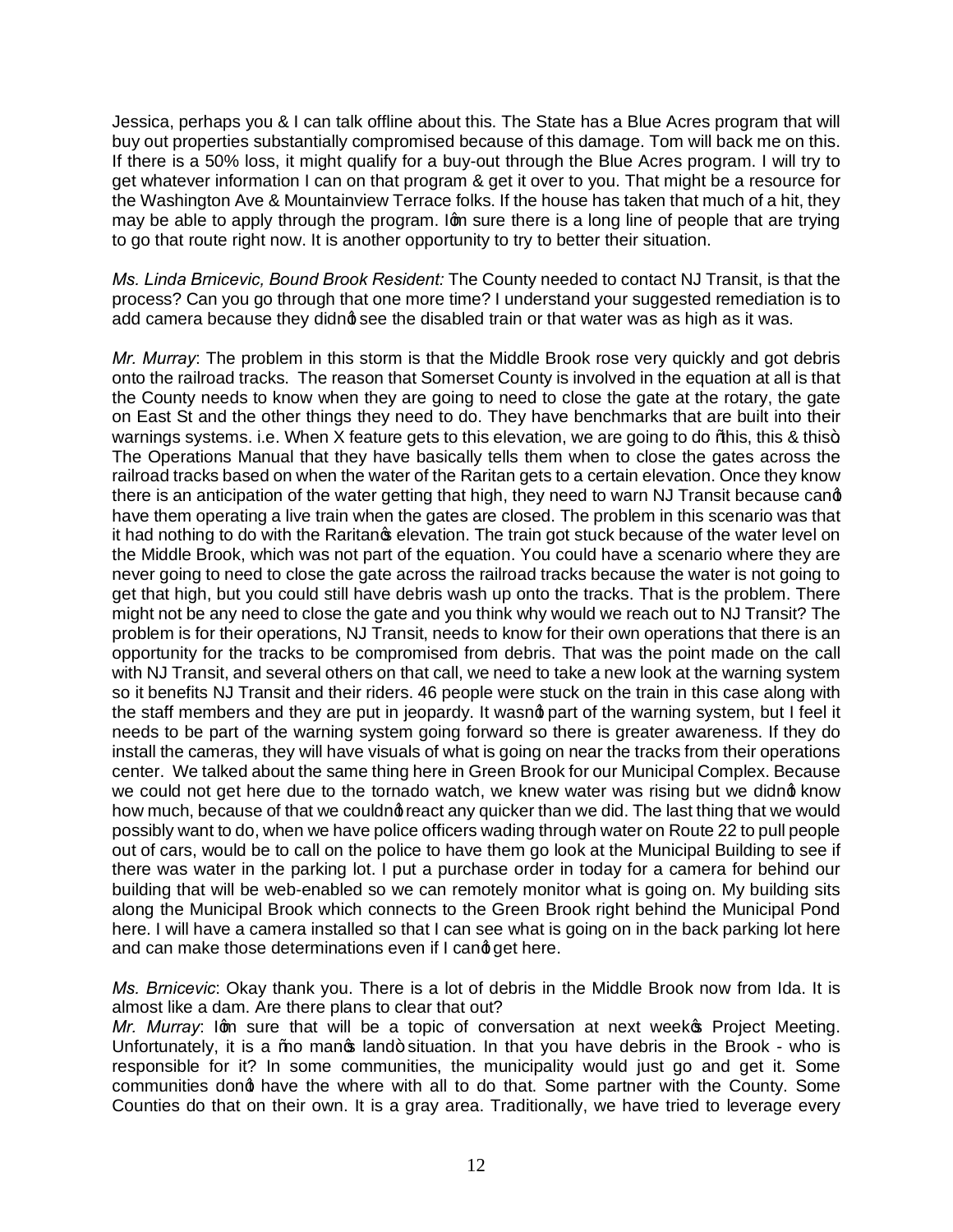avenue that we can when we have a storm like this to get debris removed. There is a general permit – is it 15, Tom? – where you can go in de-snag and take the materials out of the way, so they dond cause more damage. The best thing I could offer is to reach out to the Administration or Engineering Department in Bound Brook to see if they have any plans to do anything directly or if they are planning to work with Somerset County to do it. I am sure the topic will be brought up at the project meeting with the Corps and the State of NJ to see if there are areas immediately near ongoing construction zones that could be taken out by the contractor. Its only going to put the project in jeopardy or cause erosion. Debris getting stuck will cause trouble.

*Ms. Brnicevic*: There is not a representative from Bound Brook on the call tonight?

*Mr. Murray*: Gail is not on the call tonight. But Ign sure if you reach out tomorrow you can get some information.

*Ms. Brnicevic:* And just a question about the pumps. The pumps need power to run, right? Iom just wondering if there is a separate source of power for the pumps just to avoid another potential screw up related to power supply if power gets cut.

*Mr. Murray*: The pumps all have backup generators. They do have the ability to run, even in a storm. Depending on the severity, if you have a pump that fails because of a mechanical issue, they have the ability to bring in by-pass pumps to handle the load during a storm.

*Ms. Brnicevic*: I see the level was recorded at 42.13 which is the same as Floyd. It looks like the meter stopped working at some point. Was that the actual height of the Raritan?

*Mr. Murray:* The meter did stop working from what I hear. It stopped broadcasting the height, but they went back in to fill in the information based off the meters after the storm. Now I will say that they are reporting the same elevation as Floyd, which is quite high, but here is Green Brook we saw some elevations that were higher than Floyd. The police building did not take on water during Floyd and it did take on 2 inches of water in this storm. A photo that came through from the Corps today, it showed that high water mark was about 6 inches higher. In some areas, it was definitely higher than Floyd. Being even with Floyd is certainly bad enough.

*Ms. Brnicevic:* I live down on Drake & Talmage . on the dead end of Talmage . one of the lowest points in Bound Brook. We did take on some water down in that area. My house did not get anything in the basement, thank goodness, but at the end of street at Linden & Van Keuren Avenues they did. I guess we cand speculate, but I am assuming that if the system was working, we would not see any water? We have not seen a significant flood. Is that what is intended?

*Mr. Murray:* It is only designed to a certain standard. If the storm exceeds that standard, there will be water. Again, we can only build it so high & so rugged; basically, up to the level that the Federal Government will pay for. There is always the opportunity that you might have something that exceeds that. Assemblywoman Stender was pushing in our meeting in Scotch Plains many years ago to build to a higher standard. The fact of the matter is that we are not allowed to design to a higher standard.

*Ms. Brnicevic:* I know we reengineered after Floyd. Would the pumps have pumped that out? Was this a situation because of water coming in from train? If you are interested in any photos, I could send you what the area looked like if it is helpful.

*Mr. Murray*: That would be great. You have my email from our last exchange.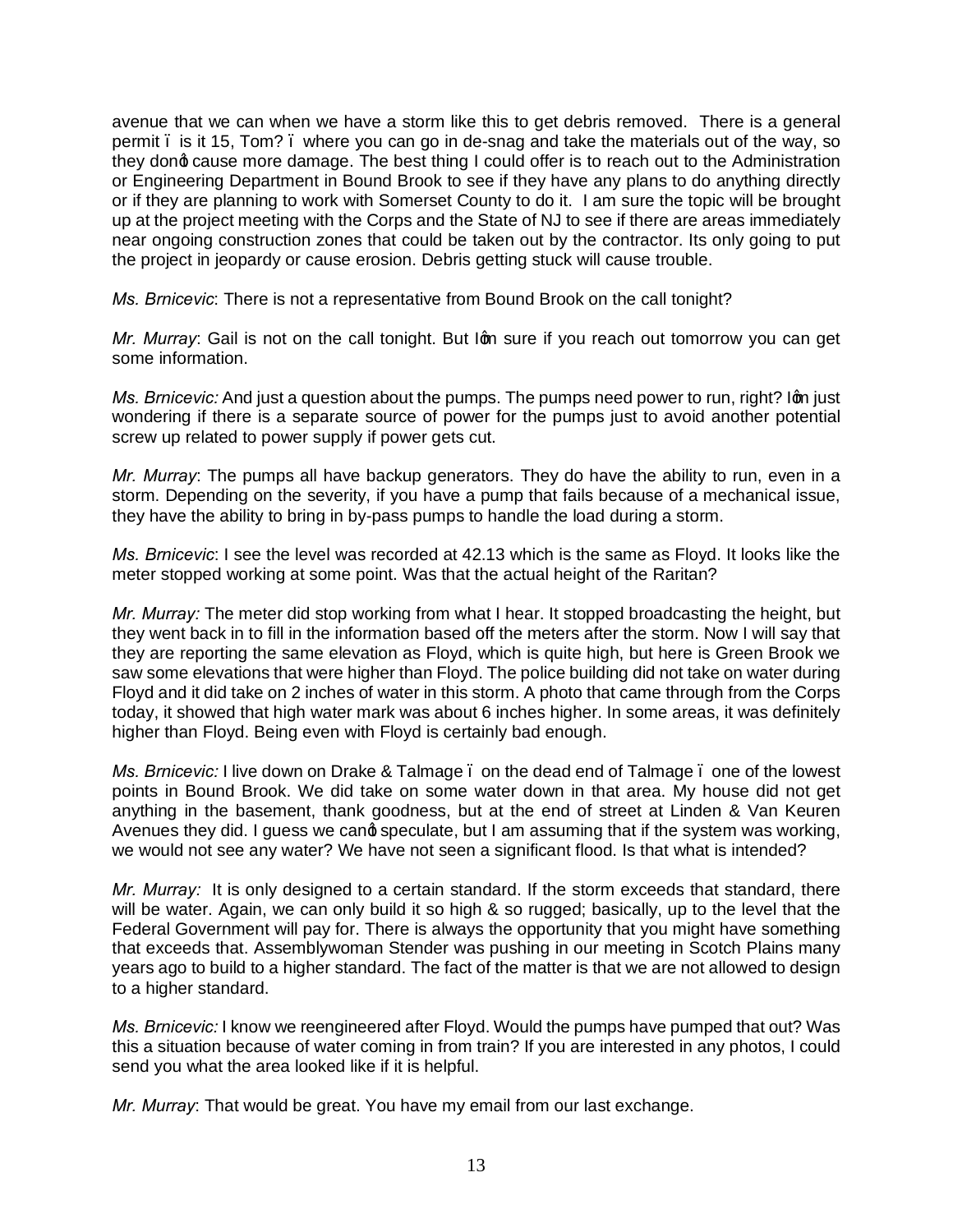*Ms. Brnicevic*: And then one more follow-up on the levee damage from dirt bikes that I had brought up in a previous meeting. I did follow up with the police & town here, bringing it to their attention. Wondering if there are any updates about the levee damage? Do you need any support from the public?

*Mr. Murray*: I dong know that anything that occurred there with the dirt bikes had any effect. There were some areas near Rock Machine Park where there was some slight overtopping of the levees. The County employees took pictures over water coming across the levee, but not significant at that location because it goes right back into the Raritan. Not a big concern there.

*Mr. Slowinski*: We had some scour in R-1, just south of Route 28 on Union Ave, just about where the little league field is off T street. There was a big log that fetched up against one of the drainage structures and it diverted some flow to overtop the levee there, not breach it, but we had some scour. Not major, but not too minor either. We are looking at it & the County will probably address it themselves as far as the repair goes.

*Ms. Brnicevic*: You had mentioned earlier about having pictures from the Corps, is there an online album kept somewhere so that the public can look at some of these photos?

*Mr. Murray*: I dong think there is. It is more for internal planning to see elevations & levels and good information for future design. As we saw in Billions Park for example, those levees were built and we some overtopping. When we had the post-Katrina standards kick in, we were able to go back and make those repairs and raise the levees to post-Katrina standards.

Thank you for all your efforts. Even as crippled as the system might have been . no thanks to NJ Transit there – we would have been in bad, bad shape here! Not having any water in our basement is remarkable.

*Mr. Murray: Thato good to hear.* 

GBFCC ENGINEER. Rich Occonnor Nothing to report.

## COMMENTS FROM THE COUNTIES

**Middlesex County – Doug Greenfield** Nothing to report.

**Somerset County** Not present.

**Union County** Not present.

## WINNING STRATEGIES (WSW) – Rob Zucker

One of the things that we focus on for the Commission is funding of the project heading into the FY22. Other people have discussed what is currently underway by the Corps. When we last met,